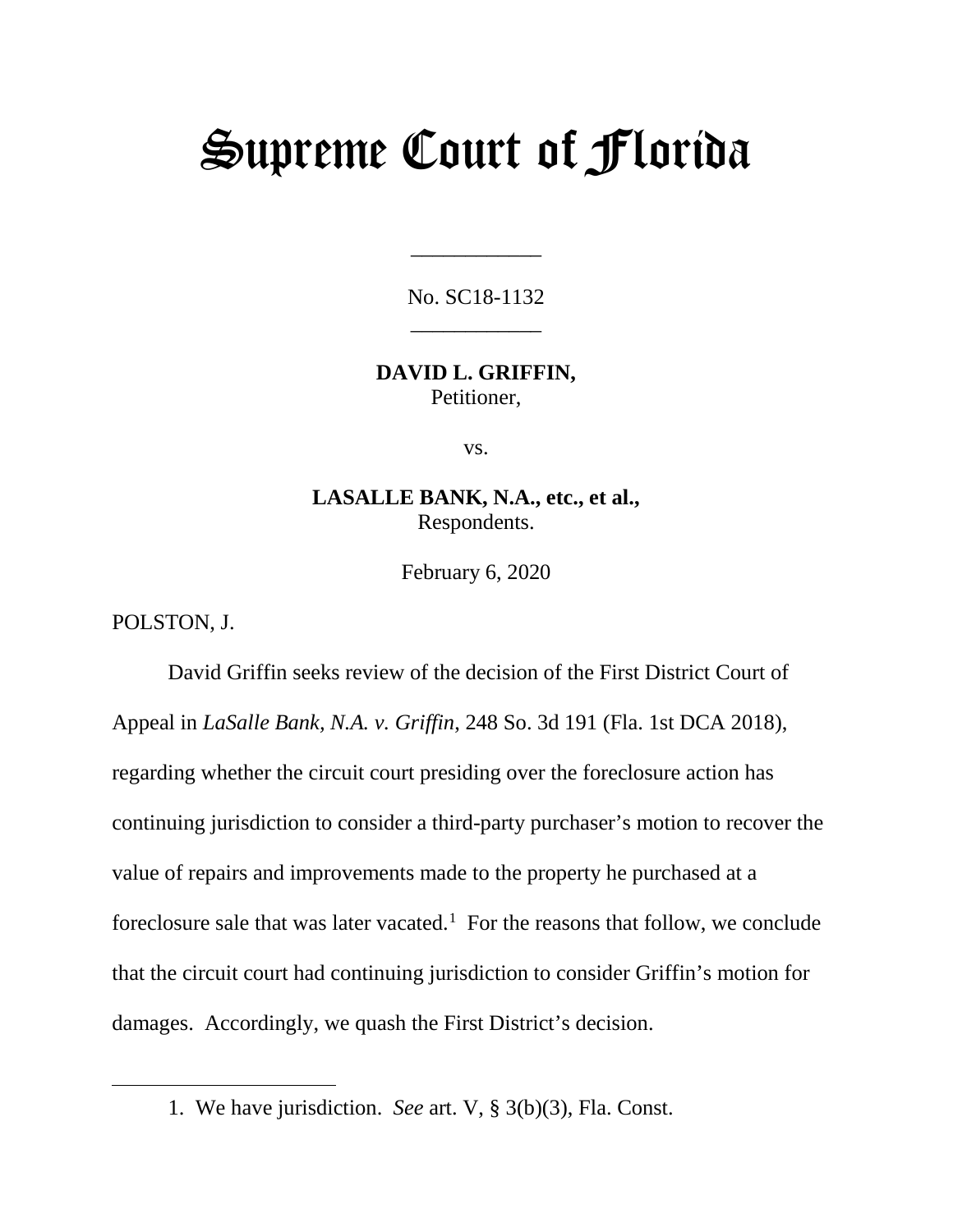## **I. BACKGROUND**

The First District set forth the pertinent facts as follows:

Petitioner LaSalle Bank, N.A., seeks a writ of prohibition to prevent the circuit court from considering a motion for damages due to betterment that a third party purchaser filed against Petitioner after the circuit court entered a final judgment of foreclosure in Petitioner's favor. Agreeing that the circuit court lacks jurisdiction to consider the motion, we grant the writ.

The circuit court entered a final judgment of foreclosure in March of 2010. Before the foreclosure sale, the defendant property owners, with Petitioner's approval, entered into a short sale agreement with a third party, John Warren, and negotiated a sale price of \$900,000. However, due to an error, the law firm representing Petitioner at the time did not file a motion to cancel the sale. The property was sold at a foreclosure sale to Respondent David Griffin for \$75,000.

Three days after a certificate of title was issued to Griffin, Petitioner moved to vacate the sale and title. In December of 2011, the circuit court granted the motion and entered an order vacating sale. The circuit court found that Griffin was the brother-in-law of John Warren, appeared at the sale at the request of John Warren, and purchased the property pursuant to the instructions of John Warren and using funds provided by John Warren. The court found that the foreclosure bid was grossly inadequate, and that while there was no misconduct, Griffin knowingly capitalized on Petitioner's law firm's failure to cancel the sale and his bid could not be characterized as a good faith bid. Griffin had objected to the motion to vacate, claiming that he had spent approximately \$160,000 related to the repair of the property.

Griffin moved for rehearing of the order vacating sale, arguing that the order failed to order the return of his purchase funds to him and had not reserved jurisdiction to determine the amount of money he was owed for his improvements to the property. Thereafter, on June 21, 2012, the circuit court entered an amended order vacating sale. The sale remained vacated, but the amended order provided that Griffin was entitled to a return of his foreclosure sale purchase price. The circuit court also "reserve[d] jurisdiction to consider whether or not Mr. Griffin is entitled to damages and or other relief for the value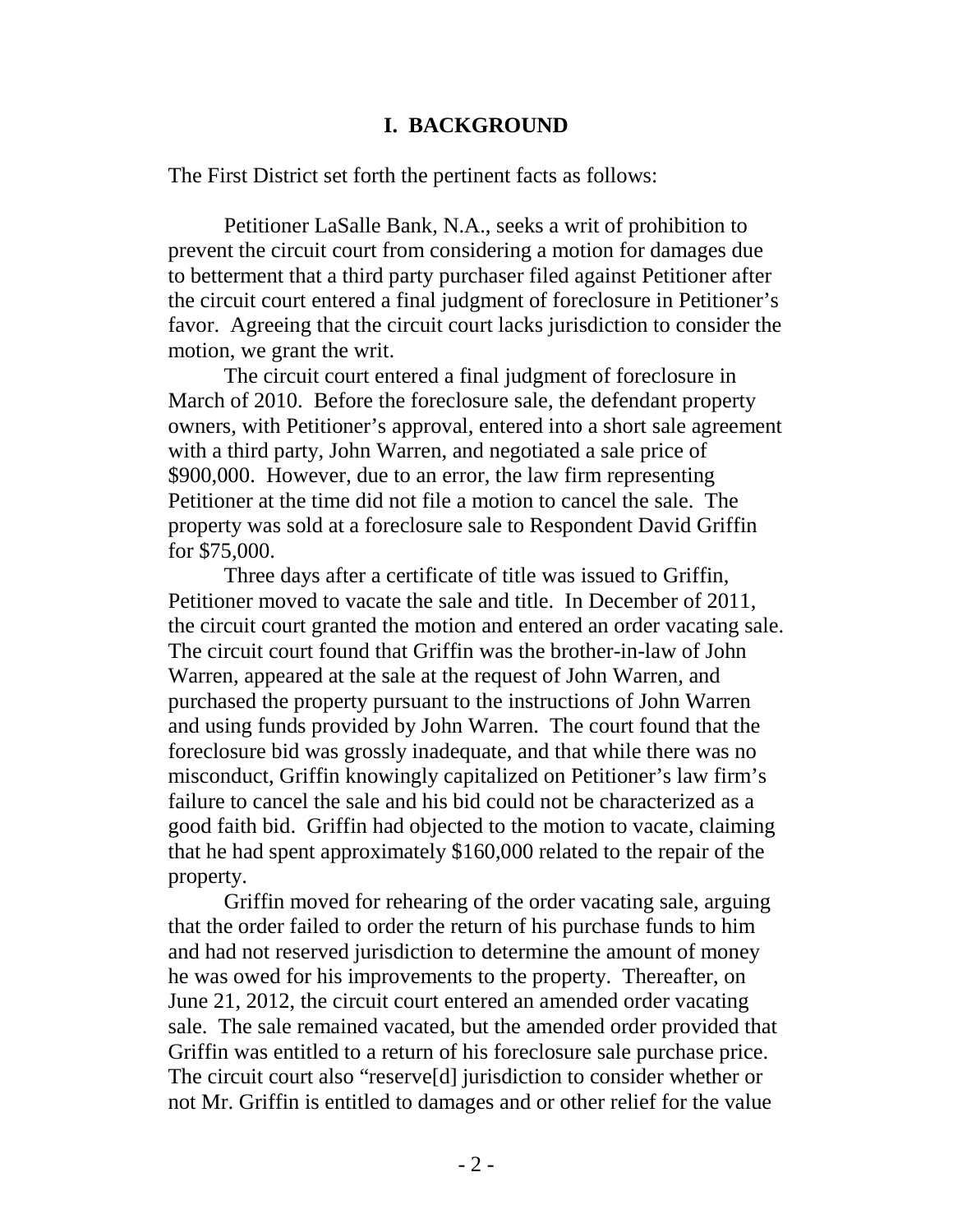added to the Property for the repairs and improvements made by Mr. Griffin to the Property. Mr. Griffin shall have twenty (20) days from the date of this Amended Order Vacating sale to file an appropriate pleading with this Court seeking damages or such other relief as the Court deems just."

On July 11, 2012, Griffin filed a motion for damages due to betterment. He sought the value of the improvements he had made to the property, in the amount of \$368,000. The motion remained pending for over four years, as a subsequent foreclosure sale was vacated and the foreclosure sale was rescheduled two more times. In October of 2016, the circuit court granted Griffin's motion to refer his motion for damages to mediation. No agreement was reached at mediation, and, at a foreclosure sale in May of 2017, the property was sold to U.S. Bank in its capacity as Successor Trustee. In August of 2017, Griffin noticed his motion for damages for hearing, and the circuit court again referred the matter to mediation.

At that point, Petitioner moved to strike the order referring the case to mediation, arguing the circuit court was without jurisdiction to order it to mediate the motion for damages more than seven years after the foreclosure judgment had become final. The circuit court denied this motion, finding it had jurisdiction to order the parties to mediation.

*Griffin*, 248 So. 3d at 191-92.

On appeal, the First District concluded "that the circuit court did not have jurisdiction to entertain Griffin's third-party motion for damages after it rendered the final judgment of foreclosure in 2010." *Id.* at 192. The First District explained that "the trial [c]ourt loses jurisdiction of a cause after a judgment or final decree has been entered and the time for filing petition for rehearing or motion for new trial has expired or same has been denied." *Id.* (internal quotation marks omitted) (quoting *Travelers Cas. & Sur. Co. of Am. v. Culbreath Isles Prop. Owners Ass'n, Inc.*, 103 So. 3d 896, 899 (Fla. 2d DCA 2012)). The First District further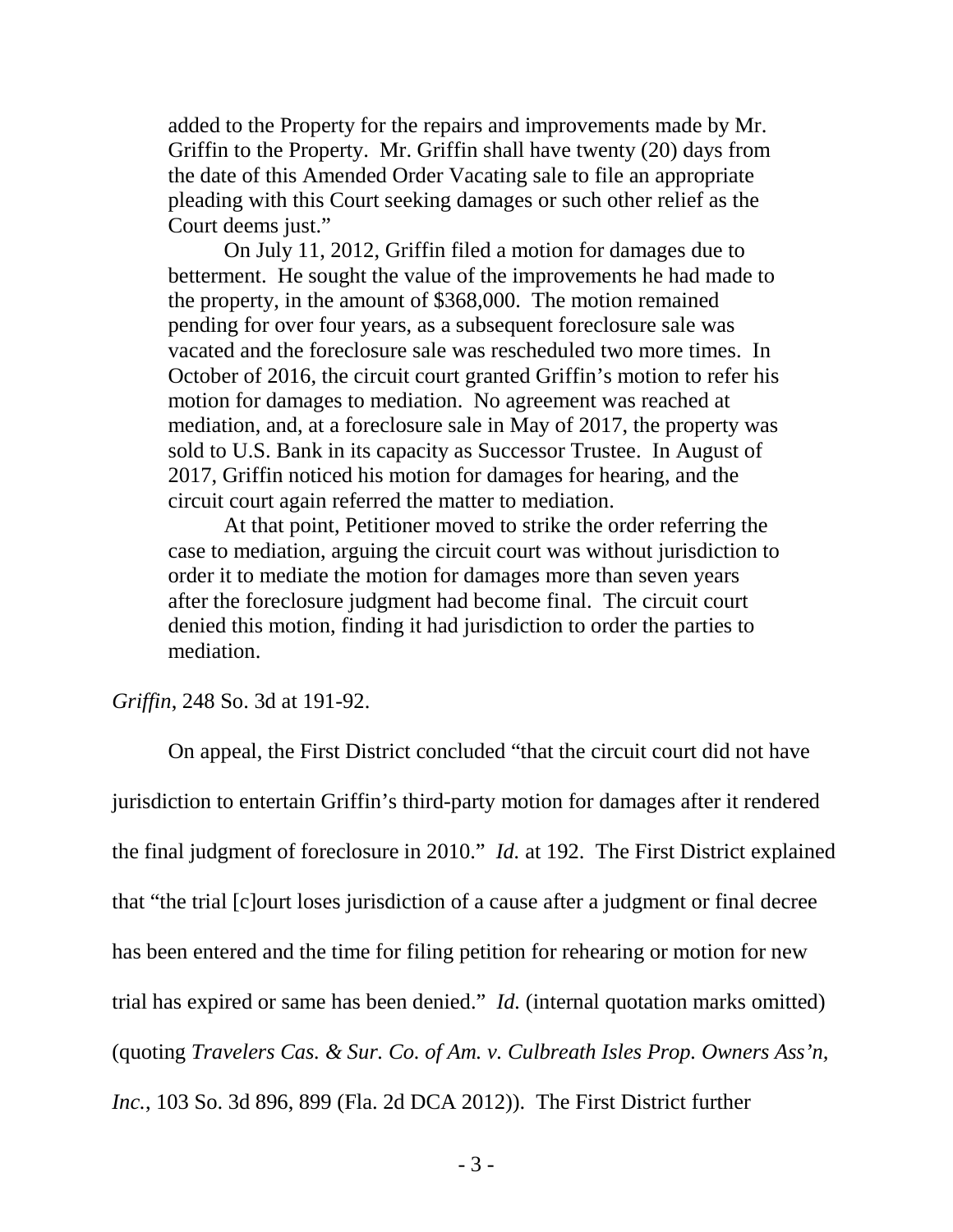concluded that the circuit court's reservation of jurisdiction to consider Griffin's claim "was not related to its ability to enforce the final judgment of foreclosure" and that "Griffin's motion for damages raised a new claim" that exceeded the circuit court's jurisdiction. *Id.* at 193. The First District also concluded that LaSalle Bank did not waive this jurisdictional defect by participating in the first mediation because such a claim cannot be waived. *Id.* Ultimately, the First District "grant[ed] the petition for writ of prohibition and quash[ed] the order denying [the bank's] motion to strike the order referring the case to mediation." *Id.*

## **II. ANALYSIS**

Griffin argues that the circuit court presiding over the foreclosure action has continuing jurisdiction to consider his motion for damages for repairs and improvements made to the property he purchased at a foreclosure sale that was later vacated.<sup>[2](#page-3-0)</sup> We agree and quash the First District's decision.

"In a foreclosure case, after entry of a final judgment and expiration of time to file a motion for rehearing or for a new trial, the trial court loses jurisdiction of the case . . . unless jurisdiction was reserved to address that matter or the issue is

 $\overline{a}$ 

<span id="page-3-0"></span><sup>2. &</sup>quot;Questions regarding the trial court's jurisdiction are reviewed de novo." *Marlin Yacht Mfg., Inc. v. Nichols*, 254 So. 3d 1022, 1024 (Fla. 4th DCA 2018); *see also State v. Green*, 256 So. 3d 957, 958 (Fla. 1st DCA 2018) ("We review de novo the issue of whether a trial court's jurisdiction expired or was divested.").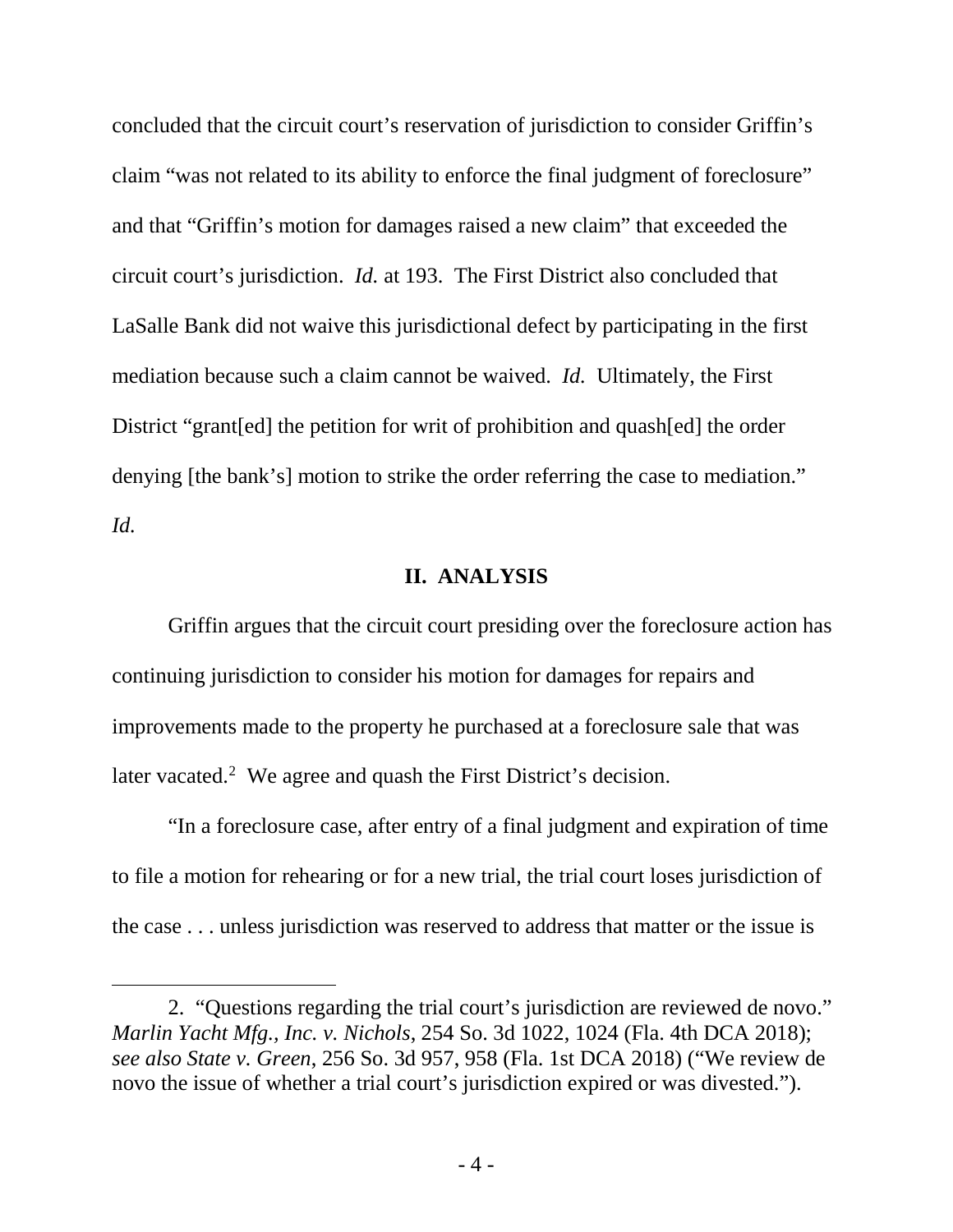allowed to be considered post-judgment by statute or under a provision of the Florida Rules of Civil Procedure." *Cent. Mortg. Co. v. Callahan*, 155 So. 3d 373, 375 (Fla. 3d DCA 2014) (alteration in original) (quoting *Ross v. Damas*, 31 So. 3d 201, 203 (Fla. 3d DCA 2010)). However, a court of equity has the power to set aside the sale of mortgaged property made pursuant to foreclosure "to protect parties from all fraud, unfairness, and imposition." *Macfarlane v. Macfarlane*, 39 So. 995, 998 (Fla. 1905). This Court has reemphasized "that the trial courts' use of their equity powers in resolving disputes pertaining to judicial foreclosure sale set aside actions is essential." *Arsali v. Chase Home Fin. LLC*, 121 So. 3d 511, 518 (Fla. 2013).

In *Bridier v. Burns*, 4 So. 2d 853, 853 (Fla. 1941), *opinion supplemented on other grounds*, 7 So. 2d 142 (Fla. 1942), this Court addressed the claims of the "owners of the equity of redemption" to take possession of the premises following a foreclosure sale set aside. The purchasers were "Clive Hansard and wife, Olivia Hansard." *Id.* The Hansards "assert [ed] large sums of money [were] due them for betterments to the property made in good faith." *Id.* at 855. This Court explained that "[t]he purchaser also is entitled to be put into the same situation he was before the purchase." *Id.* at 854. This Court further explained that the purchaser is also entitled to such sums the purchaser may have paid out in good faith, relying on the validity of the title transferred under the sales, for improvements on the property, at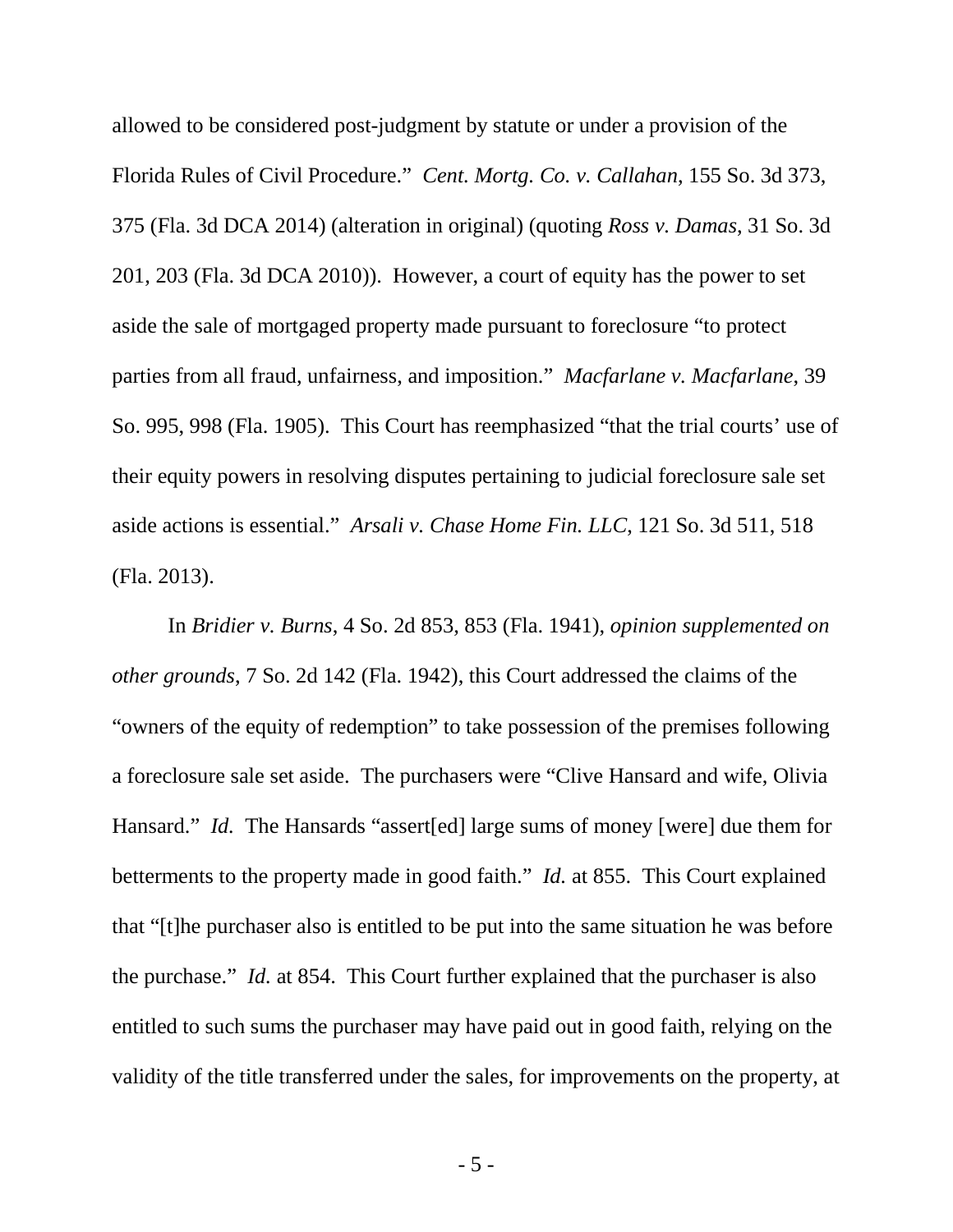least to the extent that the value of the property was increased by such improvements. *Id.* at 855. This Court directed, following the order vacating the Hansards' title, that the lower court should require the Hansards to account for rents collected following the vacated sale; order "the parties to file pleadings, thereby arriving at issues as to the credits and debits which have accrued since the entry of the final decree"; and enter judgment on those new pleadings. *Id.* Accordingly, the circuit court retained jurisdiction to address claims the Hansards could have raised arising after the order vacating their title. *See id.*

Contrary to our decision in *Bridier*, the First District in this case concluded that the circuit court lost jurisdiction to address a purchaser's claims arising after the final judgment and that Griffin's claims are appropriately the subject of a new proceeding. *Griffin*, 248 So. 3d at 193. In our decision in *Bridier*, the circuit court retained jurisdiction to address claims the purchasers could have raised arising after entry of final judgment and vacated foreclosure sale. 4 So. 2d at 855; *see also Macfarlane*, 39 So. at 998 (in the same action in the trial court involving the original foreclosure action, the trial court had continuing jurisdiction to enter an order regarding the disposition of proceeds, including the return of monies paid for necessary repairs and expenses to the purchaser following the vacating of the foreclosure sale).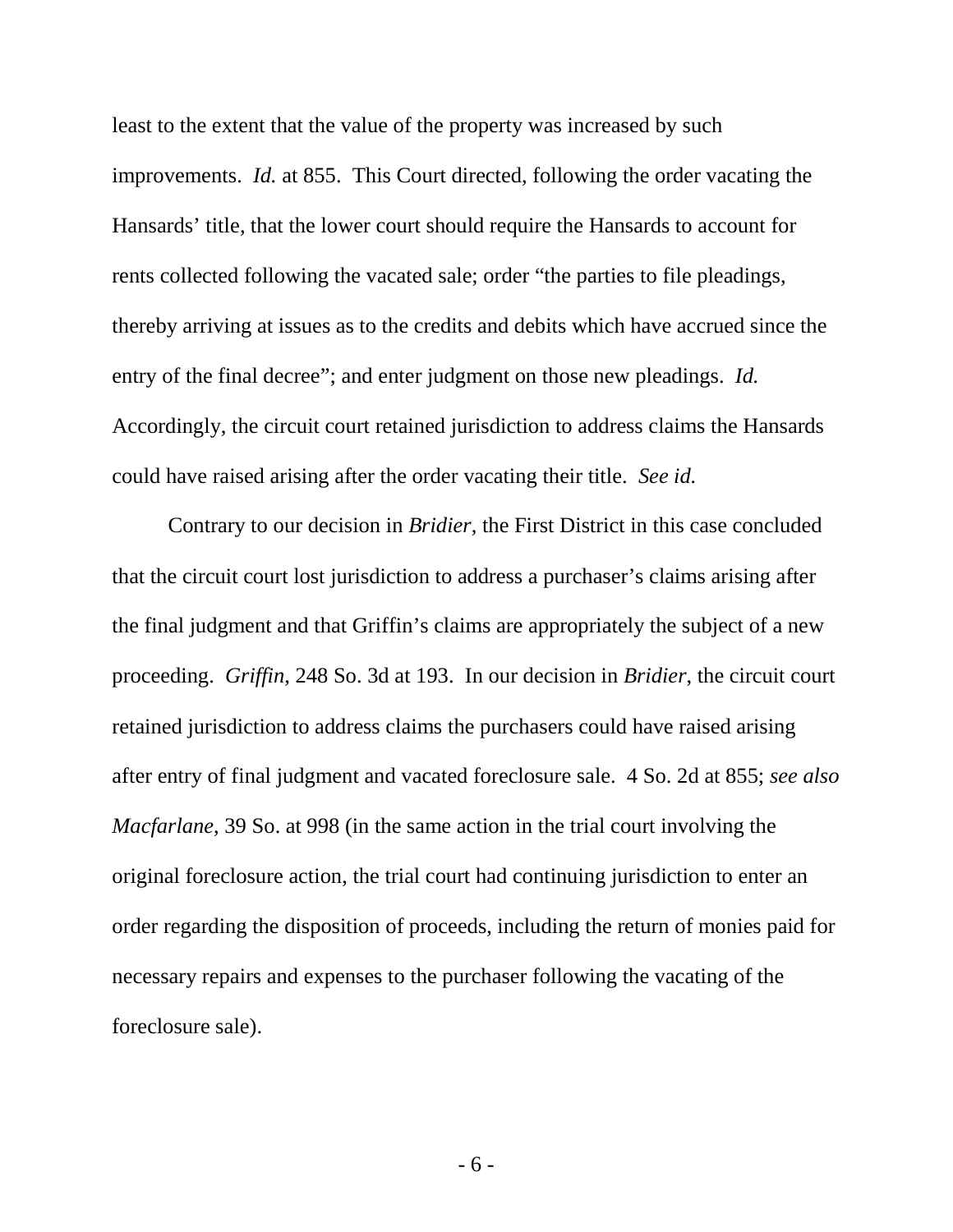The First District's holding in *Griffin*, 248 So. 3d at 192, that "the circuit court did not have jurisdiction to entertain Griffin's third-party motion for damages after it rendered the final judgment of foreclosure in 2010," is too broad. Contrary to the First District's holding in *Griffin*, circuit courts retain postjudgment jurisdiction to address a number of possible issues that can arise. *See, e.g.*, *Grace v. Hendricks*, 140 So. 790, 792-93, 795 (Fla. 1932) (concluding that the circuit court in a foreclosure case did not exceed its authority when, after entering the final decree of foreclosure, the circuit court stayed the scheduled sale and later reopened the pleadings, thereby vacating the foreclosure decree); *Citation Way Condo. Ass'n, Inc. v. Wells Fargo Bank, N.A.*, 172 So. 3d 558, 559 (Fla. 4th DCA 2015) (concluding that the circuit court had jurisdiction to adjudicate postjudgment dispute regarding unpaid condominium assessments); *Blue v. Covington Cty. Bank*, 77 So. 3d 909, 911 (Fla. 1st DCA 2012) (reservation of jurisdiction in a final judgment to determine a set-off in a foreclosure sale indicates that "judicial labor is not complete" and appellate review is therefore premature). Accordingly, a circuit court has postjudgment jurisdiction over matters that arise in various contexts, including during the vacating of a judicial foreclosure sale.

## **III. CONCLUSION**

To summarize, we conclude that the circuit court had continuing jurisdiction to consider Griffin's motion for damages after it rendered the final judgment of

- 7 -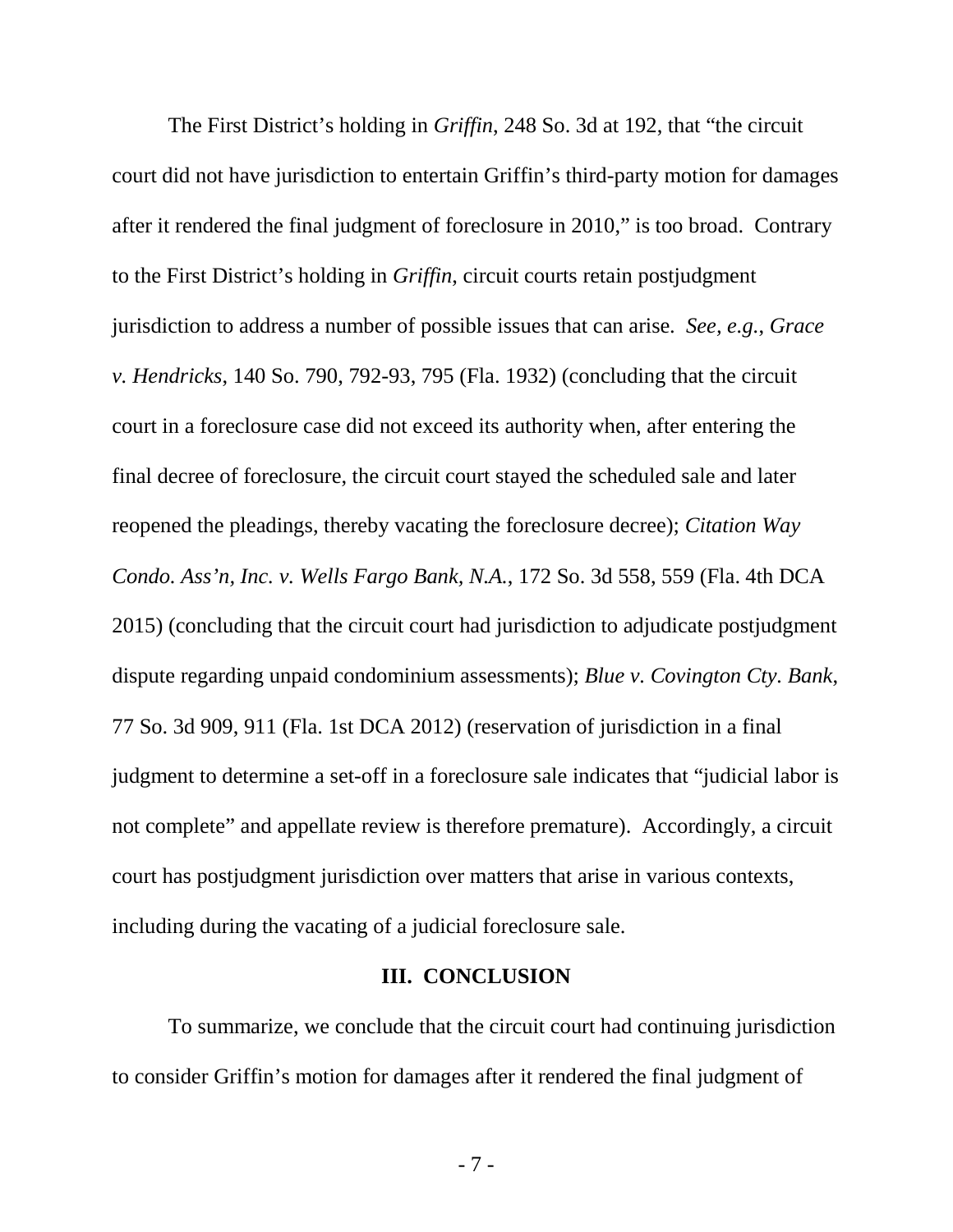foreclosure. Accordingly, we quash the First District's decision and remand for

further proceedings consistent with this opinion.

It is so ordered.

CANADY, C.J., and LABARGA and LAWSON, JJ., concur. LAWSON, J., concurs specially with an opinion, in which CANADY, C.J., and POLSTON and LABARGA, JJ., concur. MUÑIZ, J., dissents with an opinion.

NOT FINAL UNTIL TIME EXPIRES TO FILE REHEARING MOTION AND, IF FILED, DETERMINED.

LAWSON, J., concurring and concurring specially.

I fully concur in the majority opinion and write separately to address the dissent's arguments that this Court does not have conflict jurisdiction.

We have jurisdiction to review any decision of a district court of appeal "that expressly and directly conflicts with a decision of . . . the supreme court on the same question of law." Art. V, § 3(b)(3), Fla. Const. In *Macfarlane v. Macfarlane*, 39 So. 995, 998 (Fla. 1905), and *Bridier v. Burns*, 4 So. 2d 853, 855 (Fla. 1941), *opinion supplemented on other grounds*, 7 So. 2d 142 (Fla. 1942), this Court ordered the lower court to determine amounts owed to the purchaser following a vacated foreclosure sale. In contrast, in the decision on review, *LaSalle Bank v. Griffin*, 248 So. 3d 191, 193 (Fla. 1st DCA 2018), the First District held that entry of the final judgment of foreclosure divested the circuit court of jurisdiction to resolve this very question.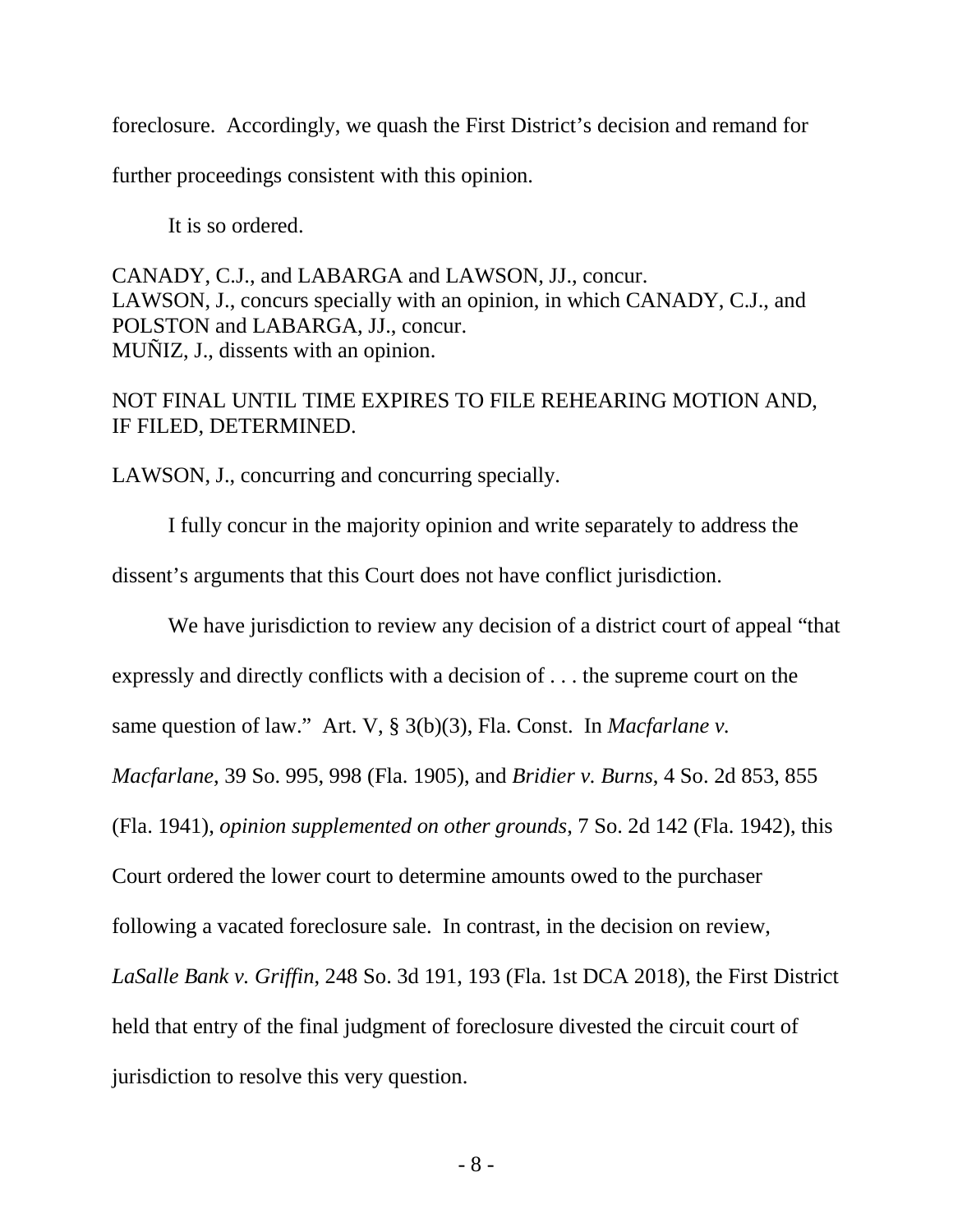The relevant "question of law" is whether a trial court has jurisdiction to determine amounts owed to a purchaser following a vacated foreclosure sale. On this question, the First District's holding in *LaSalle* and the remand instructions "expressly" given by this Court in *Macfarlane* and *Bridier* are irreconcilable—and therefore "directly" conflict with one another. While the dissent argues that this Court simply "*assumed* that the trial court had the requisite jurisdiction on remand" and "did not render a decision on the jurisdictional issue," dissenting op. at 11, I do not see why the lack of analysis or a failure to add what would have been a redundant statement—that the trial court was authorized to make the determination that it erred in not making originally and was being commanded to make on remand—removes this question of law from the decision. Even if jurisdiction was not a "focus" of *Macfarlane* and *Bridier*, dissenting op. at 11, at the core of both decisions were express remand directions that were necessarily predicated upon and dependent on a conclusion that the lower court had jurisdiction to resolve these issues as part of the foreclosure action. *See Blackhawk Heating & Plumbing Co., Inc. v. Data Lease Fin. Corp.*, 328 So. 2d 825, 827 (Fla. 1975) ("A trial court is without authority to alter or evade the mandate of an appellate court absent permission to do so [and] [i]f the trial court fails or refuses to comply with the appellate court's mandate, the latter may, generally speaking, take any steps or issue any appropriate writ necessary to give effect to its judgment.") (citation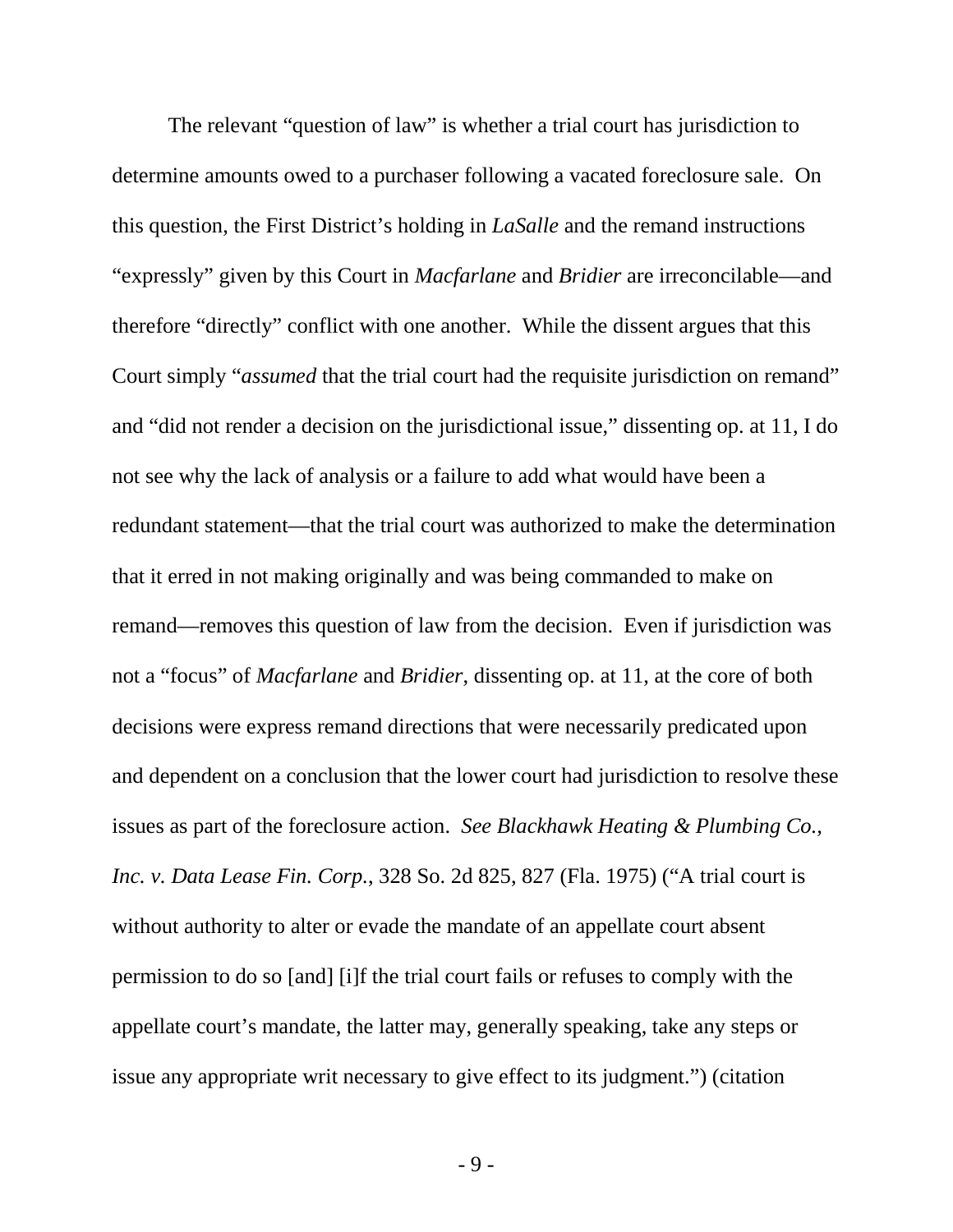omitted); *see also Mobley v. Mobley*, 920 So. 2d 97, 102 (Fla. 5th DCA 2006) (holding that when an appellate court issues specific instructions, a lower court "must carry out those instructions and not stray"). In other words, this Court *expressly* commanded the lower court to do what the First District held a trial court cannot do and thereby *decided* that the lower had the jurisdiction to do it. The resulting express and direct conflict vests this Court with discretionary jurisdiction under article V, section 3(b)(3) of the Florida Constitution.

CANADY, C.J., and POLSTON and LABARGA, JJ., concur.

MUÑIZ, J., dissenting.

I respectfully dissent, because I believe we lack jurisdiction to decide this case. The majority bases jurisdiction on an asserted conflict between the First District's decision in this case and this Court's decisions in *Bridier v. Burns*, 4 So. 2d 853 (Fla. 1941), and *Macfarlane v. Macfarlane*, 39 So. 995 (Fla. 1905). For there to be conflict jurisdiction, however, our constitution requires that the decision under review expressly and directly conflict with a "decision" of a different district court or of this Court "on the same question of law." Art. V, § 3(b)(3), Fla. Const. It follows from the structure of article V that each of the assertedly conflicting decisions must be one with precedential value on the relevant question of law. I do not believe that this test is satisfied here.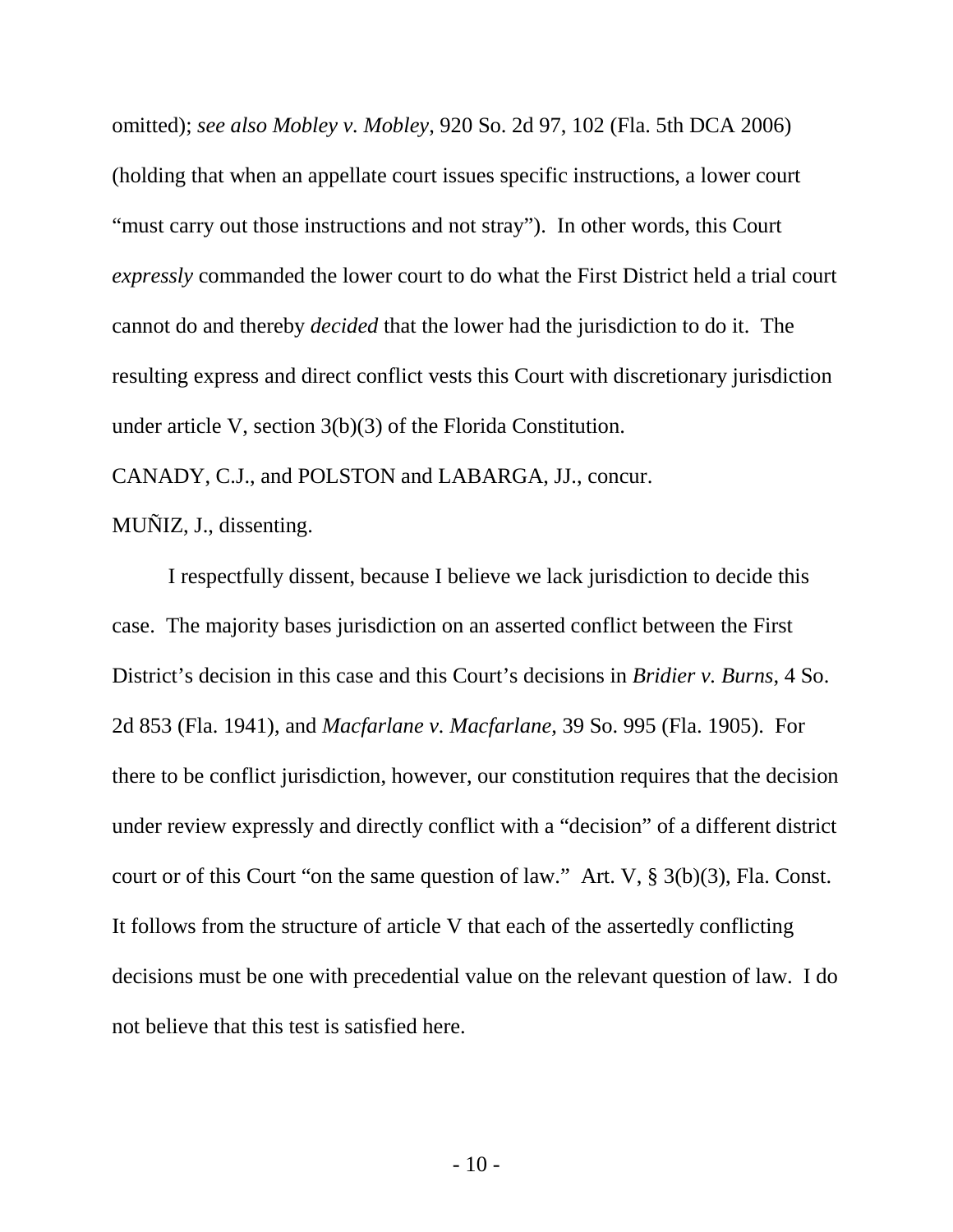The question of law that the First District decided in *LaSalle Bank* is whether the circuit court exceeded its jurisdiction by "considering a motion for damages due to betterment that a third party purchaser filed against [LaSalle] after the circuit court entered a final judgment of foreclosure in [LaSalle's] favor." *LaSalle Bank v. Griffin*, 248 So. 3d 191, 191 (Fla. 1st DCA 2018). The First District concluded that the circuit court had, in fact, exceeded its jurisdiction by proceeding on the motion. The majority finds conflict with language in *Bridier* and *Macfarlane* indicating that, in proceedings following vacatur of a foreclosure sale, a trial court could resolve issues like the one raised by the third-party purchaser here. *See Bridier*, 4 So. 2d at 855 (directing chancellor to determine credits and debits accrued since vacated foreclosure sale); *Macfarlane*, 39 So. at 998 (remanding to chancellor for accounting of credits and debits due purchaser after vacated foreclosure sale).

Unlike the First District in *LaSalle Bank*, however, this Court in *Bridier* and *Macfarlane* did not render a decision on the jurisdictional issue that this case squarely presents**—**at least not a decision with any precedential value. Instead, in those cases this Court simply *assumed* that the trial court had the requisite jurisdiction on remand. The jurisdictional issue was not a focus of those cases; there is no indication on the face of our opinions that the trial court's jurisdiction was in dispute or that our Court gave the issue deliberate consideration. As a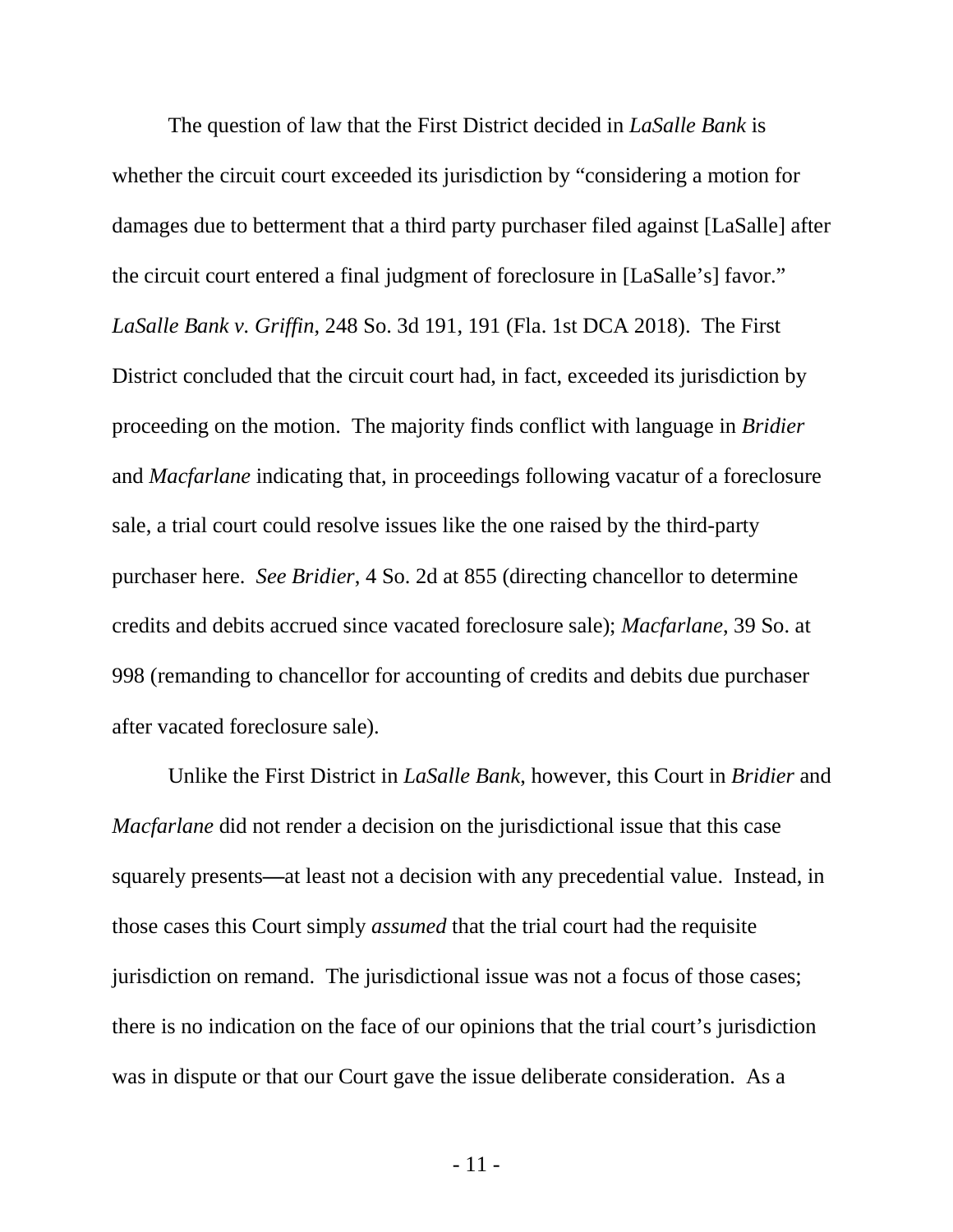result, in my view, *Bridier* and *Macfarlane* have no precedential value on the asserted conflict issue. *Cf*. *United States v. L. A. Tucker Truck Lines*, *Inc.,* 344 U.S. 33, 38 (1952) ("Even as to our own judicial power or jurisdiction, this Court has followed the lead of Chief Justice Marshall who held that this Court is not bound by a prior exercise of jurisdiction in a case where it was not questioned and it was passed sub silentio.").

We long ago recognized that a "limitation of review to decisions in 'direct conflict' clearly evinces a concern with decisions as precedents as opposed to adjudications of the rights of particular litigants." *Ansin v. Thurston*, 101 So. 2d 808, 811 (Fla. 1958). This emphasis on the precedential value of decisions respects the structure of Article V, which makes the district courts of appeal the final stop in most cases and gives this Court discretionary conflict jurisdiction to ensure harmony in the law. In the absence of a conflict of decisions with precedential value, there is nothing of significance to harmonize.

Under these circumstances, I respectfully conclude that we lack jurisdiction to review the First District's decision in this case.

Application for Review of the Decision of the District Court of Appeal – Direct Conflict of Decisions

First District - Case No. 1D17-5122

(Bay County)